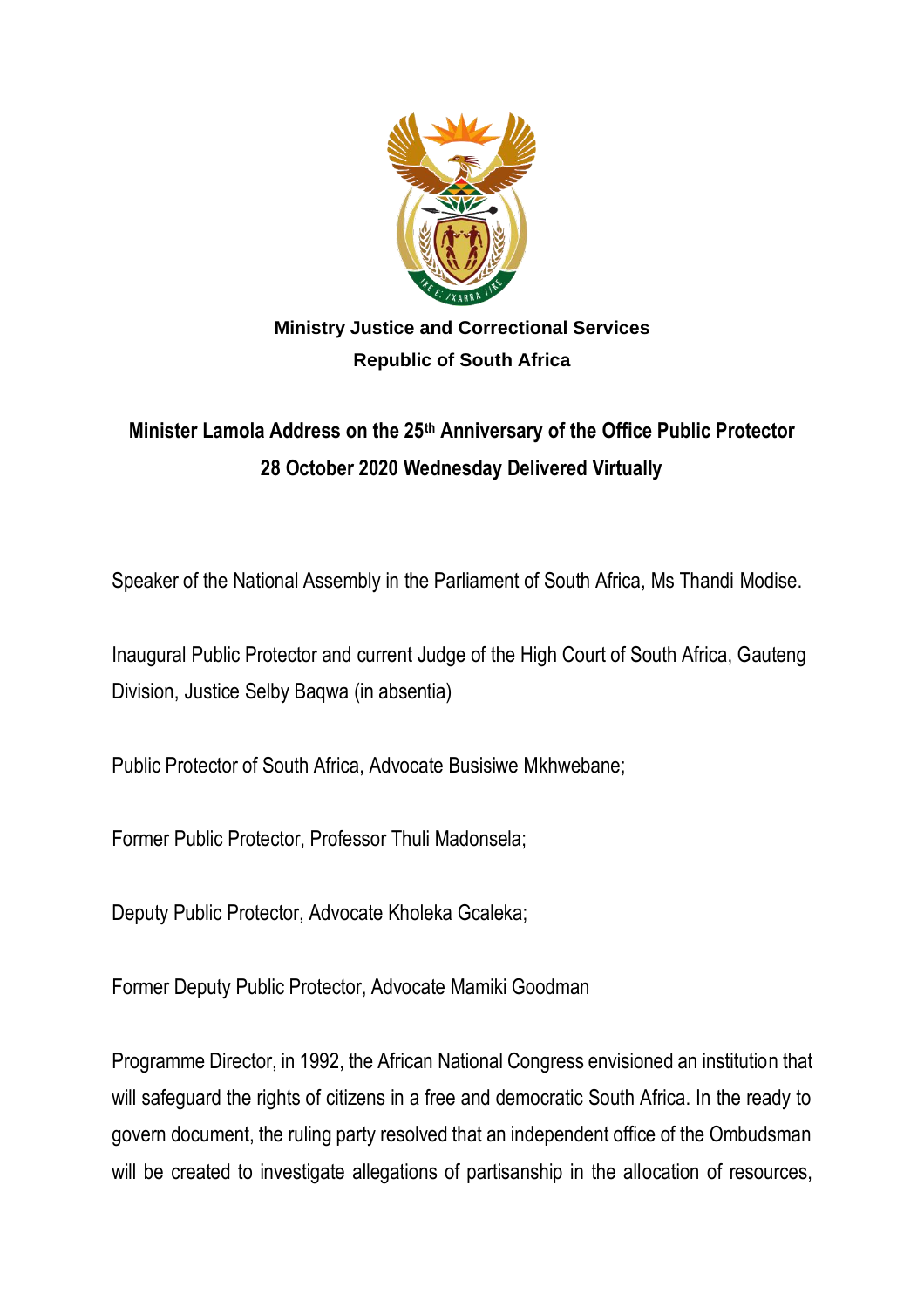maladministration and corruption. This led to the establishment of the Office of the Public Protector as we know it today.

Speaking on the importance of this institution, our first democratic President, Tata Nelson Mandela said, [open quote] "*We were mindful from the very start of the importance of accountability to democracy. Our experience had made us acutely aware of the possible dangers of a government that is neither transparent nor accountable. To this end, our Constitution contains several mechanisms to ensure that government will not be part of the problem; but part of the solution.* [close quote]

He went further to say [open quote] *our Public Protector's Office is not only a critical instrument for good governance. It also occupies a central place in the transformation of the public service by, among other means, rooting out the arrogance, secrecy and corruption so rampant during the apartheid years.* [close quote]

It is against this background that I have great pleasure to celebrate a milestone of this very important institution in our constitutional democracy, the office of the public protector. COVID-19 has robbed us of the privilege of physical interaction, but our resilience and commitment to advance and engrain the values of our Constitution in our communities and in the corridors of power, call upon us to celebrate this very important office in our Constitutional order.

For just over a quarter of a century, South Africans from all walks of life have seen and felt the text of our Constitution coming to life because of this office. Professor Thuli Madonsela provided a beautiful but simple analogy which in my mind best explains the influence of this constitutional office.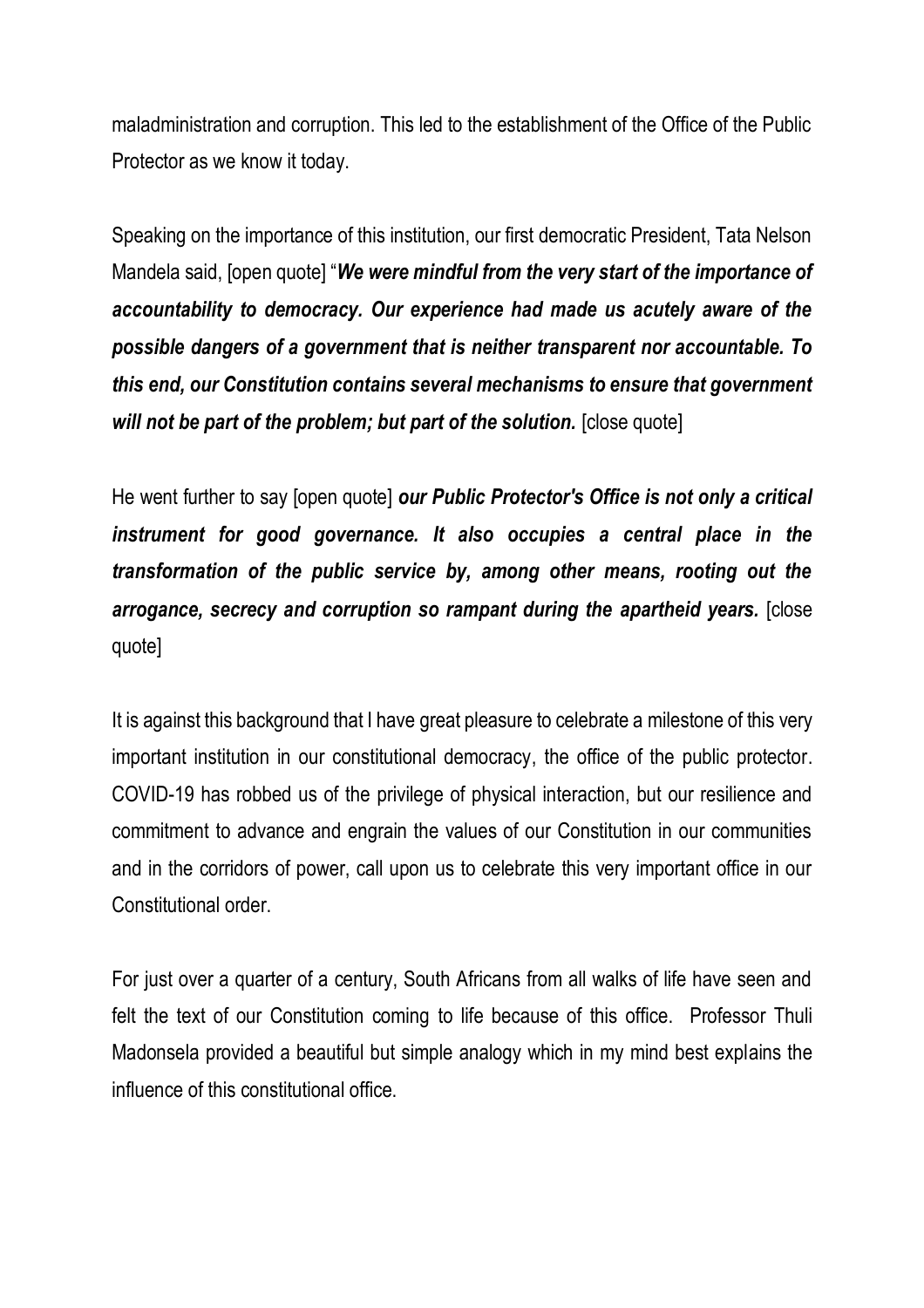In her analogy Professor Madonsela deftly argues that the Public Protector is very much like the Mkhadazi amongst the Venda regents.

She whispers sage advice in the corridors of power. Whilst at the same time playing a pivotal role to ensure that community morals are not trampled upon by the ruler of the day.

As many here on this platform maybe aware, the Constitutional Court in its first certification judgment said the Public Protector is an office modelled on the institution of the ombudsman, whose function is to ensure that government officials carry out their tasks effectively, fairly and without corruption or prejudice.

Indeed, as our Constitution matures, this office becomes more critical in that development. Whilst the department of justice and the justice system as a whole's primary consideration is access to justice, I have no doubt that the office the Public Protector amplifies this. It is an important conduit of social justice. I recall in particular, a case which also involved pensioners in Venda.

The former homeland had resorted to privatising the pension scheme, apparently in order to protect the retirement income of members of the Venda Pension Fund.

The affected pensioners were not paid. Information and documents provided by the complainants reflected appointment date back as far as 1950.

The pensionable service for the employees was only calculated from 1993, after they were forced to exit the system in 1992.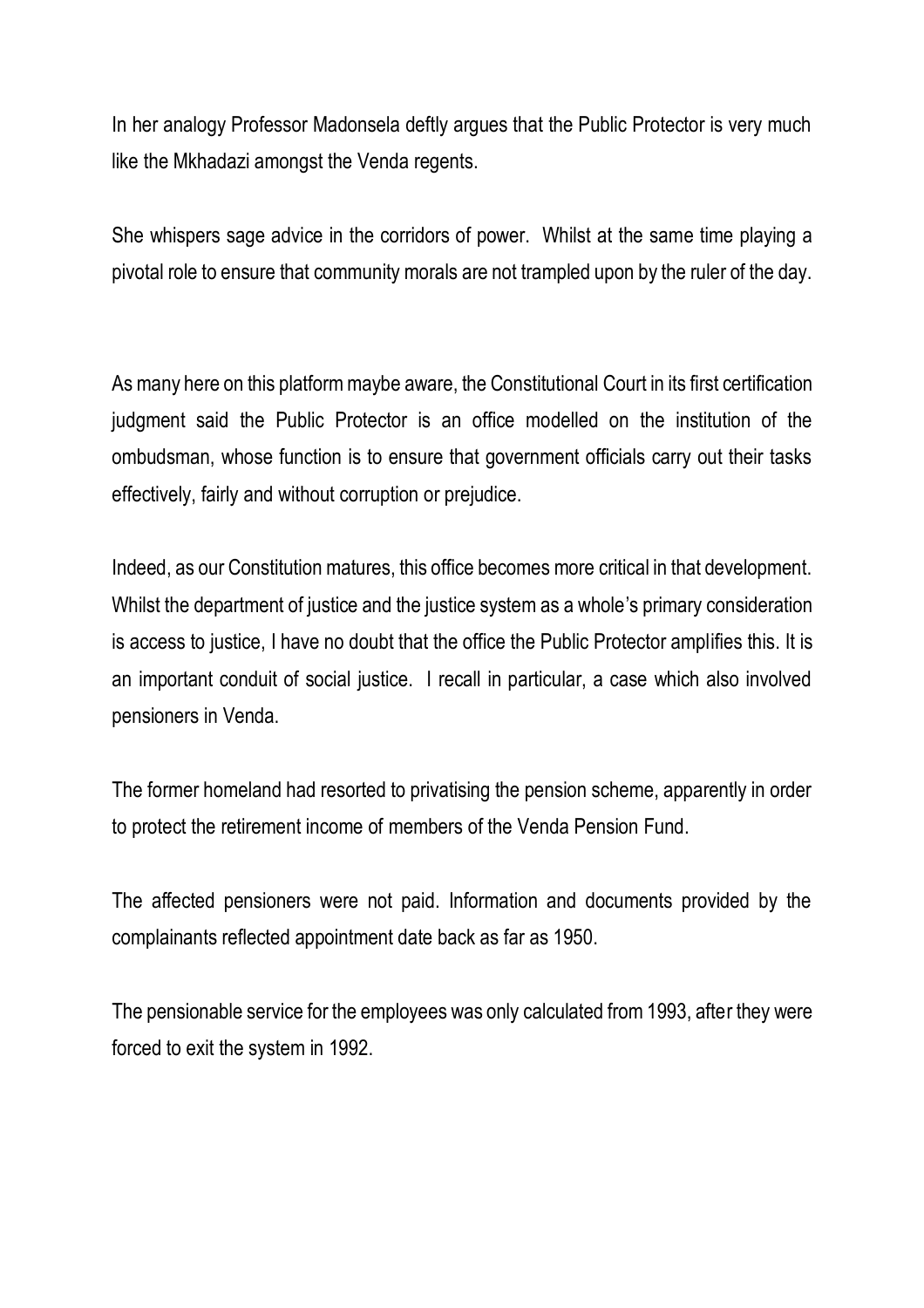In a report from the public protector titled "Equitable access to social security," the office of the public protector made it clear that "*the payment of compensation is not a matter of charity but a requirement of justice to redress a wrong*,".

It is becoming increasingly clear that our state needs to institutionalise ethics, and the office of the public protector has played a critical role in this regard. Moreover, in instances where government departments fail to meet the basic expectations of citizens, it is this office that exerts the credibility of the Constitution to ensure that social justice prevails.

Ladies and Gentlemen:

I have no doubt that the office of the Public Protector is an engine of constitutional development. As we celebrate the 25<sup>th</sup> year of our Constitutional dispensation, we must acknowledge that, it is this institution along with the judiciary that has kept the constitution afloat. To put it simply, this office has played a critical role in restraining the abuse of state power.

The power of the office lies primarily in the fact that its remedial actions are encouraged to be flexible in seeking to resolve complaints which have merit and where the public protector finds systematic problems, it is important to propose legislation to alleviate them.

Unfortunately, there is an increasing trend where courts have become a frequent arena for the Public Protector. This is something that should concern us all as it has direct impact on the efficacy of the office.

I say this candidly because like I said earlier, social justice is a critical component of our democracy and it can be achieved without the acrimony of a court trial. Our courts should really be an avenue of last resort in all settings.